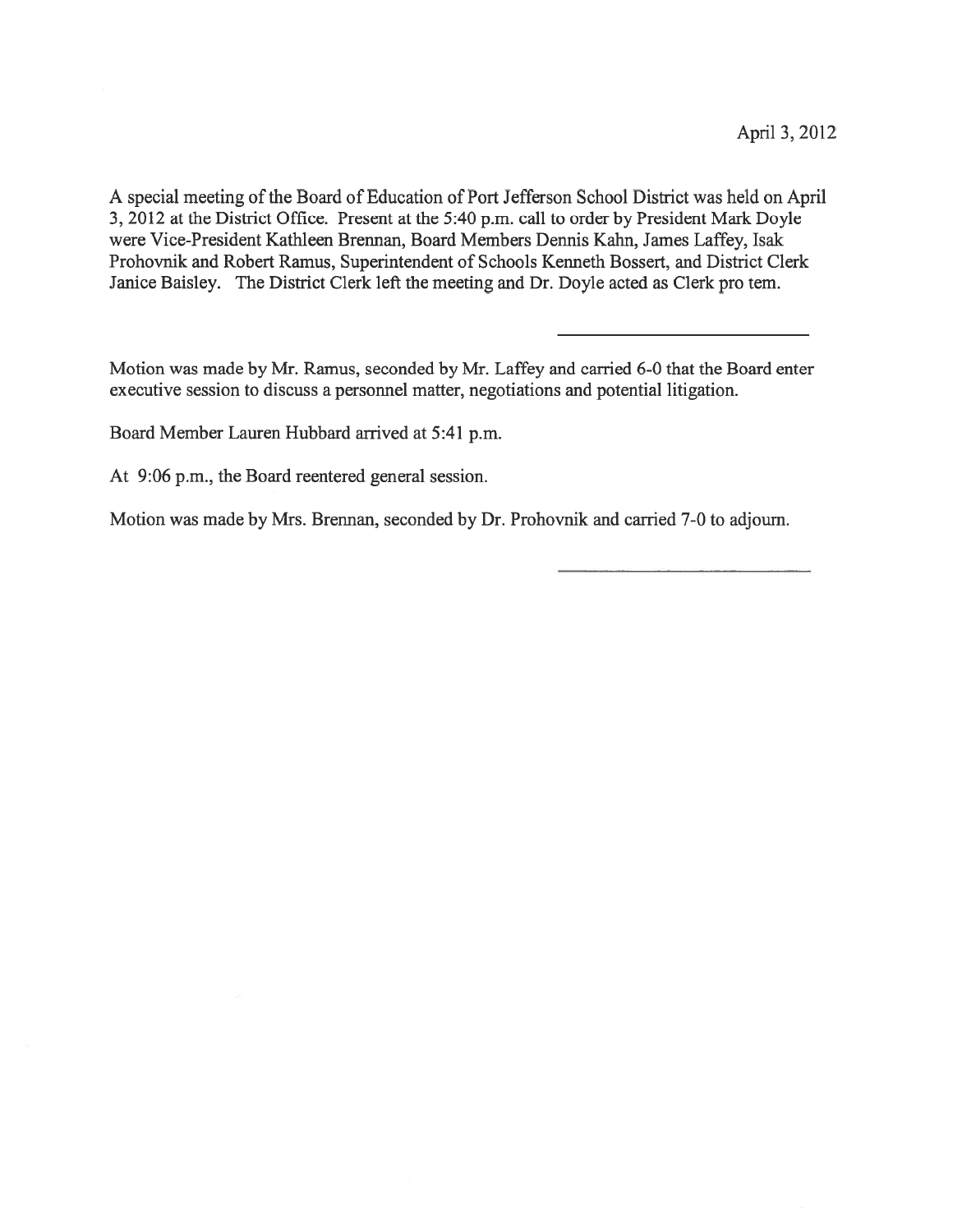<sup>A</sup> special meeting of the Board of Education of Port Jefferson School District was held on April 18, <sup>2012</sup> at the District Office. Present at the 5:11 p.m. call to order by President Mark Doyle were Vice-President Kathleen Brennan, Board Members James Laffey and Lauren Hubbard, and District Clerk Janice Baisley. Absent were Board Members Dennis Kahn, Isak Prohovnik and Robert Ramus.

Motion was made by Mrs. Brennan, seconded by Dr. Hubbard and carried 4-0 that the Board approve the 2012-2013 Administrative Budget of the Eastern Suffolk Board of Cooperative Educational Services.

Five vacancies to be filled on the BOCES Board; each vacancy is for <sup>a</sup> three year term starting July 1, <sup>2012</sup> and ending June 30, 2015. The following six candidates appear on the ballot:

> Pamela Betheil (Mount Sinai) I Stephen Dewey (Eastport-South Manor) I Dennis Donatuti (Springs) Chris Garvey (Hampton Bays) <sup>I</sup> Joseph LoSchiavo (Patchogue-Medford) I Jeffrey Smith (Mattituck-Cutchogue) I

Motion was made by Mr. Laffey, seconded by Mrs. Brennan and carried 4-0 that the Board cast its votes for incumbents, Pamela Betheil, Stephen Dewey, Chris Garvey, Joseph LoSchiavo, and Jeffrey Smith.

At 5:12 p.m., motion was made by Dr. Hubbard, seconded by Mrs. Brennan and carried 4-0 to adjourn.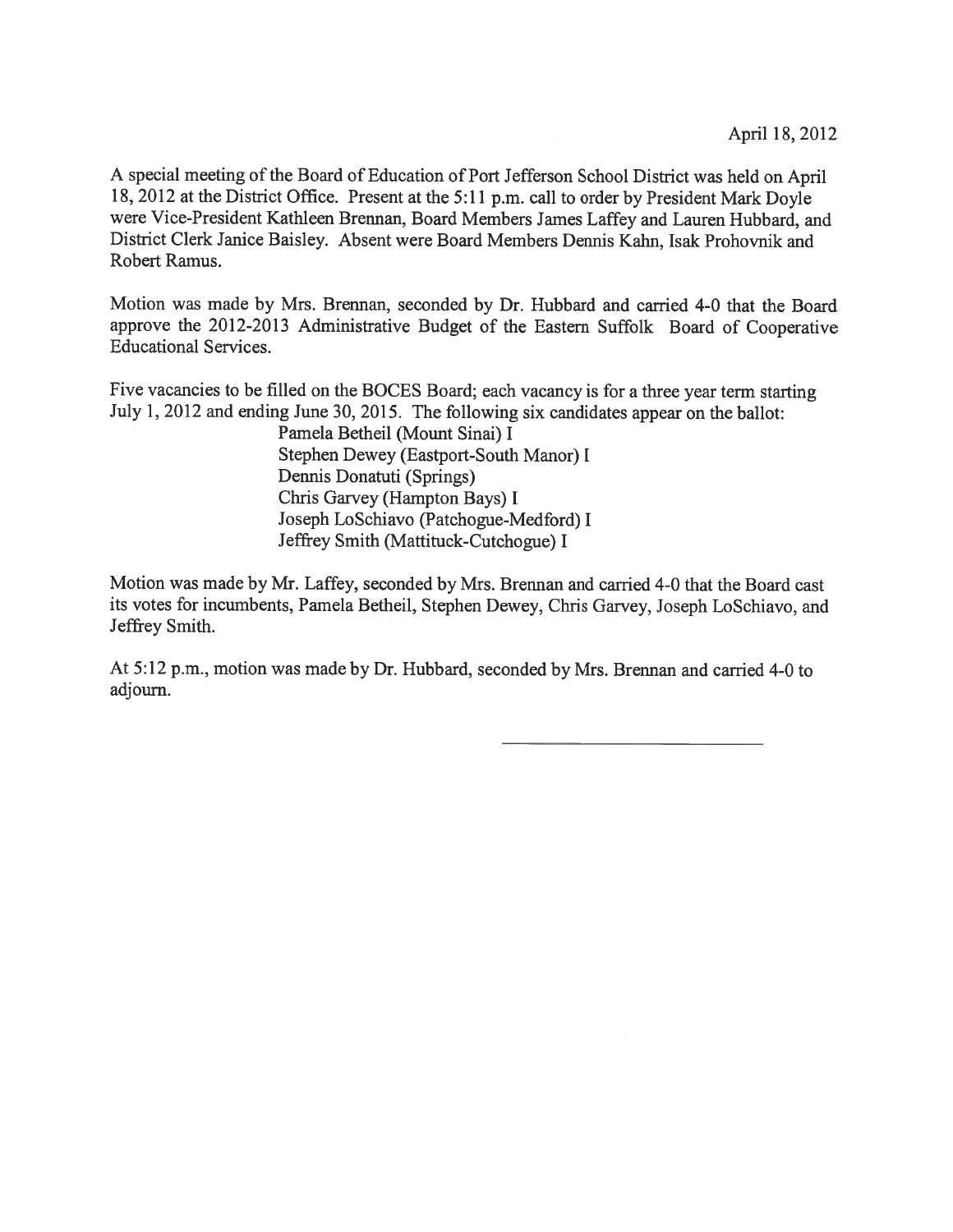The regular monthly business meeting of the Board of Education of Port Jefferson Union Free School District was held on April 17, <sup>2012</sup> at Edna Louise Spear Elementary School. Present at the 6:10 p.m. call to order by President Mark Doyle were Vice-President Kathleen Brennan, Board Members Lauren Hubbard, James Laffey, Isak Prohovnik, and Robert Ramus, Superintendent of Schools Kenneth Bossert, Assistant Superintendent for Pupil Personnel Services Donna Guiffre, Assistant Superintendent for Business Sean Leister, and District Clerk Janice Baisley. Board member Dennis Kahn arrived at 9:17 p.m.

Motion was made by Mr. Ramus, seconded by Mr. Laffey and carried 6-0 that the Board enter executive session to discuss issues relating to student, personnel, and contractual matters. At 7:35 p.m. the Board reentered general session.

NYSSMA student volunteers were recognized.

Motion was made by Mrs. Brennan, seconded by Mr. Laffey, and carried 6-0 that the Board approve the minutes of the following meetings:

> Regular meeting held March 13, 2012 Special meeting held March 27, 2012

Dr. Doyle opened the Public Comment portion of the meeting.

S. Rescia — HS/MS schedule / budget

R. Cawley — track program / use of field

J. Damaskos — track program; HS schedule

REPORTS

Student representative, Nicole Capobianco, reported on high school activities.

The repor<sup>t</sup> from the Superintendent of Schools included the following:

- Budget presentation by Sean Leister
- DASA presentation by Donna Guiffre discussion followed.

Committee Reports were given as follows: Mr. Leister — Audit Committee Mrs. Brennan — Superintendent's Evaluation Ad Hoc Committee

PTA President Jill Russell reported on PTA activities.

The District Clerk announced the names of candidates running for the Board.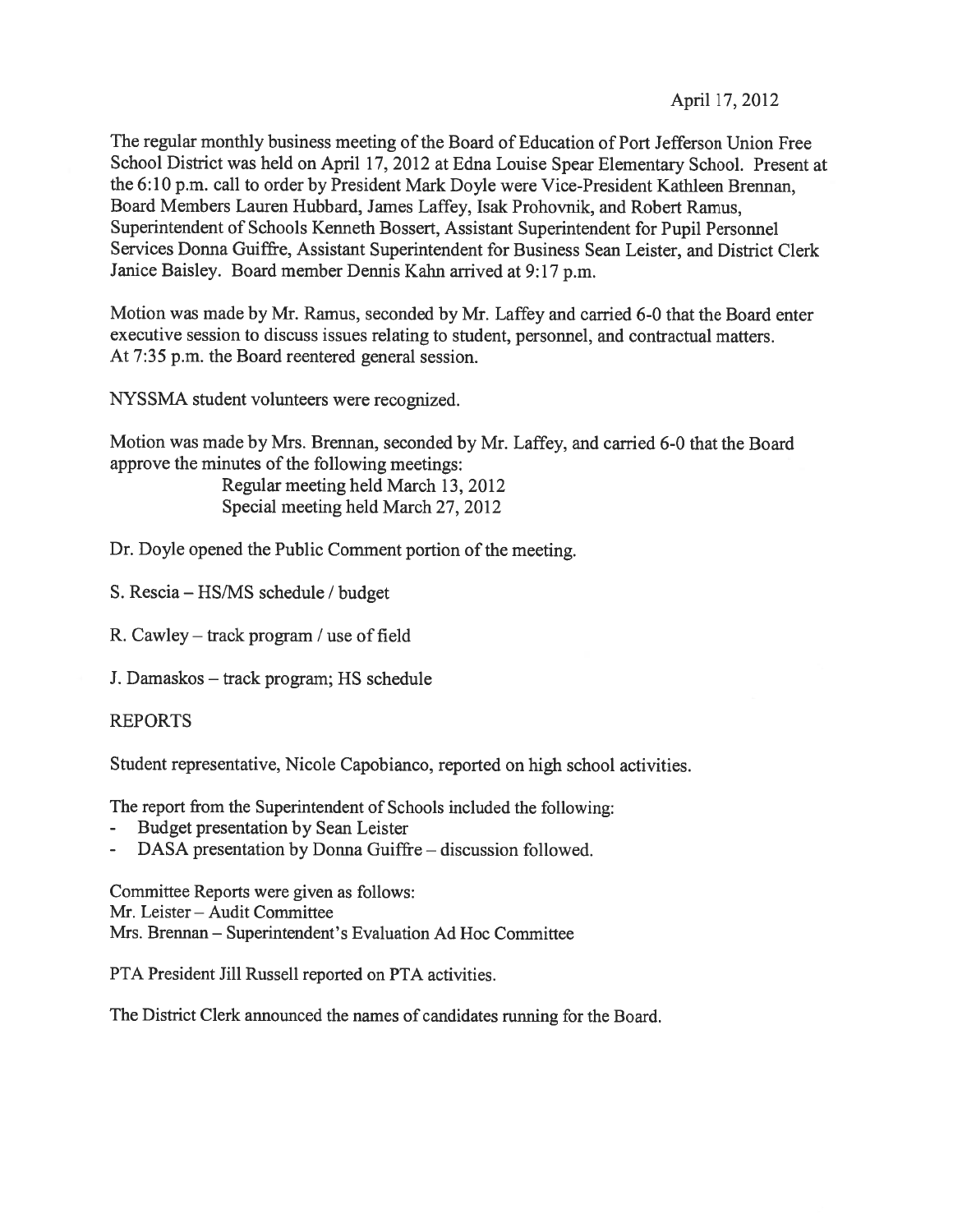### CONSENT AGENDA

Motion was made by Dr. Hubbard, seconded by Mrs. Brennan and carried 6-0 that as recommended by the Superintendent of Schools, the Board approve Personnel resolutions numbered A.1-7 appearing on the April 17, <sup>2012</sup> consent agenda.

Motion was made by Mr. Laffey, seconded by Mr. Ramus and carried 6-0 that as recommended by the Superintendent of Schools, the Board approve Finance resolutions numbered B. 1-8 appearing on the April 17, 2012 consent agenda.

Motion was made by Mrs. Brennan, seconded by Mr. Laffey and carried 6-0 that as recommended by the Superintendent of Schools, the board approve Education resolutions numbered D.1-5 appearing on the April 17, <sup>2012</sup> consent agenda.

## OLD BUSINESS

Motion was made by Dr. Hubbard, seconded by Mr. Ramus and carried 6-0 that the board accep<sup>t</sup> for <sup>a</sup> second reading and adopt revisions to Policy <sup>5140</sup> Entrance Age. Dr. Bossert clarified that the change goes into effect for the 2013-14 school year.

### NEW BUSINESS

Motion was made by Mrs. Brennan, seconded by Mr. Ramus and carried 6-0 that the Board approve the proposed budget for the 2012-2013 school year in the amount of \$38,076,500; and further, the Board of Education approves the attached Property Tax Report Card to be published in the local newspaper, appended to the propose<sup>d</sup> budget, and submitted to the State Education Department.

Dr. Doyle opened the second public comment portion of the meeting.

P. Davis — changes to secondary program

A.Lustig — AP position, Spring Street lease, contingency budget

At 9:10 p.m., motion was made by Mr. Ramus, seconded by Dr. Prohovnik and carried 6-0 that the board adjourn to executive session to discuss personnel and contractual matters.

The District Clerk left the meeting and Dr. Doyle acted as Clerk pro tem.

At 11:09 p.m., motion was made by Dr. Prohovnik, seconded by Dr. Kahn and carried 7-0 to adjourn.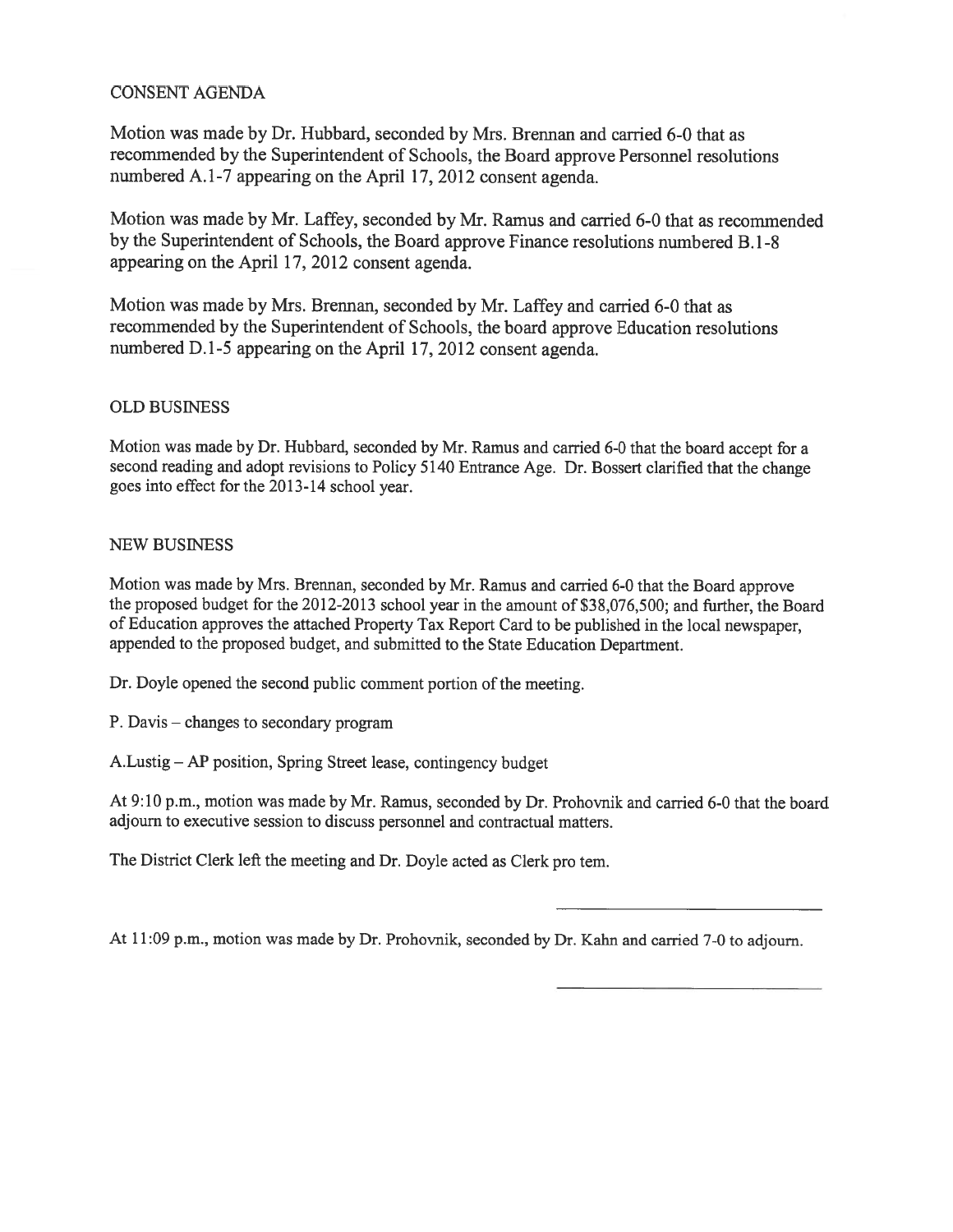### CONSENT AGENDA '4/17/12

### A. Personnel

1. Curriculum Mapping

The Board approves the following teachers for Spring <sup>2012</sup> Curriculum Mapping Projects, in accordance with the negotiated agreemen<sup>t</sup> with the Port Jefferson Teachers' Association:

| Brian Snow  | Economics, Building Map and District Map<br>$\frac{1}{2}$ year course – 8 hours |
|-------------|---------------------------------------------------------------------------------|
| Sandra Eybs | PreK-4 Science: Alignment of Topics,<br>Grade 1 participant, 5 hours            |

2. Retroactive Payment -Teacher Aide

The Board approves paymen<sup>t</sup> for Regina Spero as <sup>a</sup> Teacher Aide retroactive to September 20, 2011.

3. Appointment — Substitute

The Board approves the following substitute appointments for the 2011-2012 school year:

| Teacher                   | Daniel Angland                                                                                   |
|---------------------------|--------------------------------------------------------------------------------------------------|
| <b>Teaching Assistant</b> | Daniel Angland<br>Roxanne Brown (not to exceed 40 days)<br>Carole Peters (not to exceed 40 days) |
| <b>Teacher Aide</b>       | Daniel Angland<br><b>Carole Peters</b>                                                           |

4. Memorandum of Agreement — Assistant Superintendent for Business

The Board approves the Memorandum of Agreement between the Board of Education and the Assistant Superintendent for Business pertaining to unused vacation days for the 2011-2012 school year.

5. Appointment — Substitute Coach

The Board approves the following coaching appointment for the 2011-2012 school year:

Dennis Christofor Substitute Assistant Tennis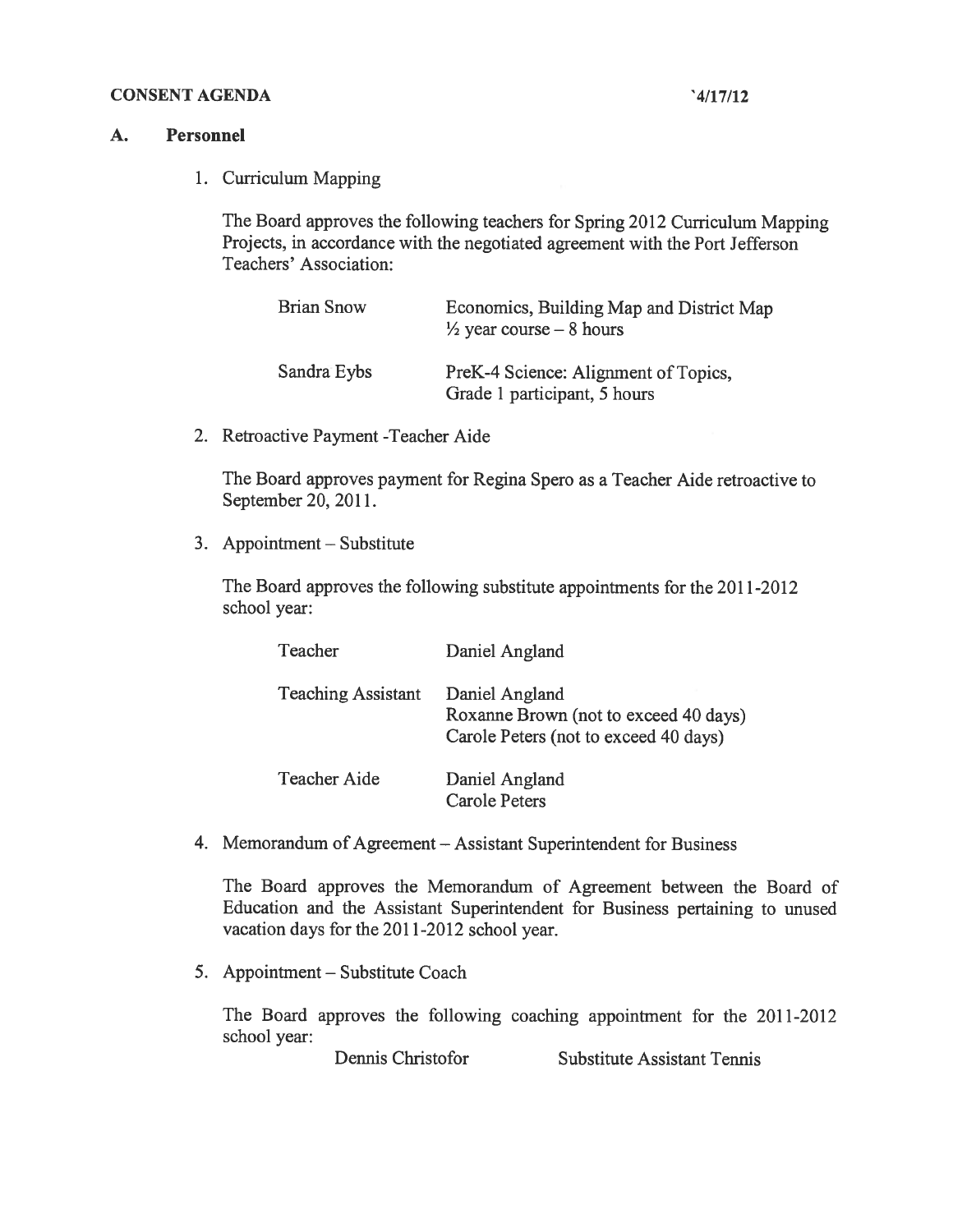6. Resignation — English Teacher

The Board accepts the resignation of Michelle Borthwick as <sup>a</sup> teacher of English effective June 30, 2012.

7. Grievance

The Board denies Grievance 2012-1 heard at Level 3.

## B. Finance

1. Financial Reports

The Board approves the financial reports.

2. 403b Provider

The Board approves MetLife Financial Freedom Select as <sup>a</sup> 403b (tax shelter annuity) provider.

3. ASEP Agreements

The Board approves the agreements between the District and the following approve<sup>d</sup> special education providers, in accordance with New York State Flow Through Law; and further, the Board authorizes the Board President to execute said agreements:

Anderson Center for Autism Alternatives for Children Cleary School for the Deaf Developmental Disabilities Just for Kids Metro Therapy New York State Therapy Placement Services NYSARC, Inc. Suffolk County Department of Health

4. Health Services Contracts

The Board approves the health services contracts with each of the following districts for children attending Our Lady of Wisdom School for the 2011-2012 school year:

| Comsewogue     | Longwood              |
|----------------|-----------------------|
| Middle Country | <b>Miller Place</b>   |
| Mount Sinai    | Patchogue-Medford     |
| Riverhead      | <b>Rocky Point</b>    |
| Sachem         | Shoreham-Wading River |
| Smithtown      | Three Village         |
| William Floyd  |                       |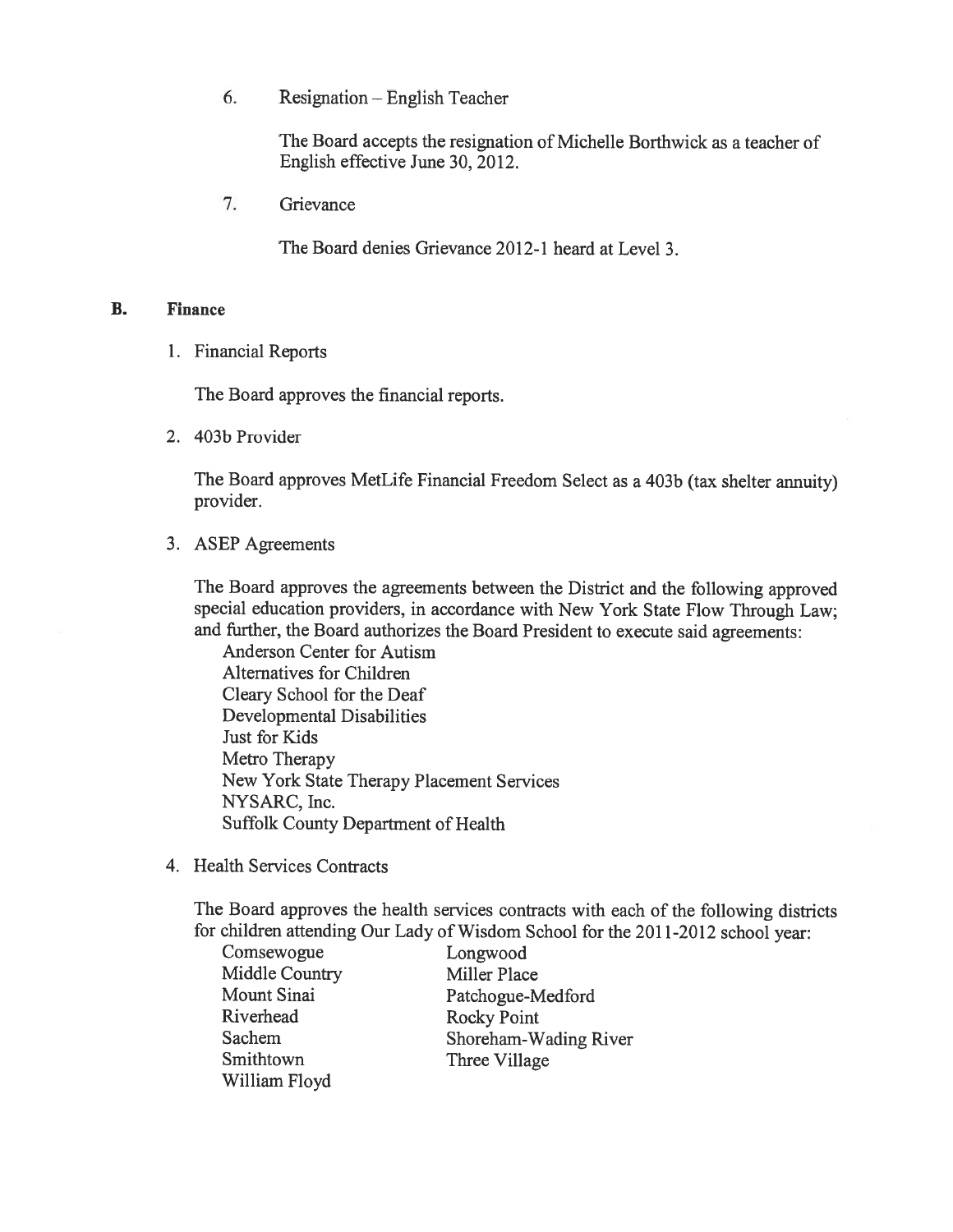5. Contracts for Health Services

The Board approves the contracts for health services for the 2011-2012 school year

from: Nassau BOCES Hauppauge UFSD South Huntington UFSD Three Village CSD Smithtown CSD Hempstead UFSD West Islip UFSD

6. Joint Municipal Bidding Program

The Board adopts the attached resolution approving participation in the Joint Municipal Bidding program with Eastern Suffolk BOCES for the 2012-2013 school year.

7. Cooperative Purchasing Program

The Board authorizes participation in the cooperative purchasing program with Educational Data Systems for the 2012-2013 school year.

8. Vote Officials

The Board adopts the following resolution designating the Chairperson, Acting Clerk, Chief Election Inspector and Inspectors of Election for the May 15, 2012 Annual Vote and Election; and further, that the compensation for said officials be at the rate of\$10.00 per hour.

RESOLVED by the Board of Education of Port Jefferson Union Free School District, in the County of Suffolk, New York:

Section 1. Pursuant to the provisions of the Education Law, Mabel Ackerman, a qualified voter of the Port Jefferson Union Free School District, in the County of Suffolk, New York (the "District"), is hereby appointed to act as the Chairperson of the Annual Vote/Election to be held in the District on May 15, 2012, and the District Clerk is hereby authorized and directed to <sup>g</sup>ive written notice of the appointment of such qualified voter so appointed by this Board of Education.

Section 2. Pursuant to the provisions of the Education Law, Mabel Ackerman, a qualified voter of the District, is hereby appointed to act as the Acting Clerk at said Vote/Election, in the absence of the District Clerk.

Section 3. Each of the following qualified voters of the District are hereby appointed to act as Inspectors of Election, including one such qualified voter appointed as Chief Election Inspector, at said Vote/Election and shall perform such duties and take such action as prescribed by the Education Law:

Isabelle Nalbantian Lesley Chesley Mary Moore Helen Kristich Thomas Kristich Monica Williams Caroline Ennis Margaret Smith Elaine Freda Stephanie Free Eileen Coen Deborah Frank Thomas Hummel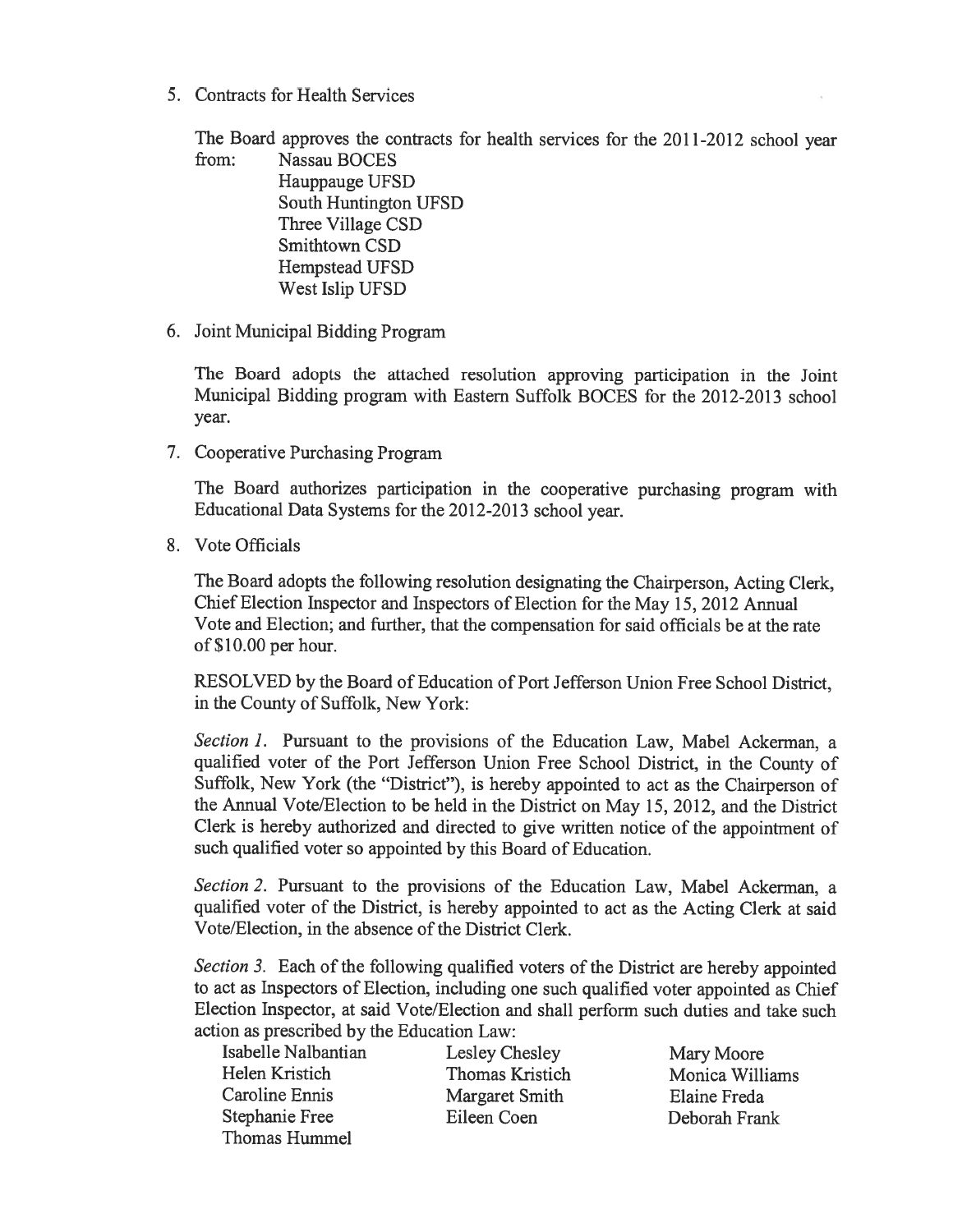Section 4. The District Clerk is hereby authorized and directed to give written notice of appointment to each of the persons hereinabove appointed to the respective offices, and to notify this Board of Education forthwith if any of such persons refuse to accep<sup>t</sup> such appointment or fail to serve, in which case this Board of Education is to take such further action as may be authorized in such circumstances pursuan<sup>t</sup> to the Education Law. In the event that this Board of Education in unable to hold <sup>a</sup> meeting to appoint <sup>a</sup> qualified voter of said District to fill <sup>a</sup> vacancy caused by the refusal of any person herein designated to accep<sup>t</sup> his/her appointment or the failure of such person to serve, the District Clerk is hereby authorized to appoint <sup>a</sup> qualified voter of this District to fill such vacancy.

Section 5. The Inspectors of Election are hereby directed to announce the results of the ballot to the Chairperson of the Vote/Election. The Chairperson is directed to declare such results and the District Clerk is directed to record such results.

Section 6. This resolution will take place immediately.

# C. Facilities & Operations

# D. Education

1. CSE Recommendations

The Board accepts the recommendations of the Committees on Special Education.

2. Service Agreement

The Board approves the Service Agreement between the District and the Cleary School for the Deaf, for the period September 1, 2011 to June 30, 2012, for <sup>a</sup> specific student, in accordance with the New York State revised funding structure for §4201 schools.

3. Service Agreement

The Board of Education approves the Service Agreement between the District and Dr. Ilene Solomon for the provision of evaluation(s) for the 2011-2012 school year.

4. Nursing Service Agreement

The Board approves the termination of the Nursing Service Agreement between Edna Espada and the District, effective April 3, 2012.

5. Science Olympiad Competition

The Board approves the attendance of the Middle School Science Olympiad Team at the New York State competition at SUNY Ulster, April 20-21, 2012.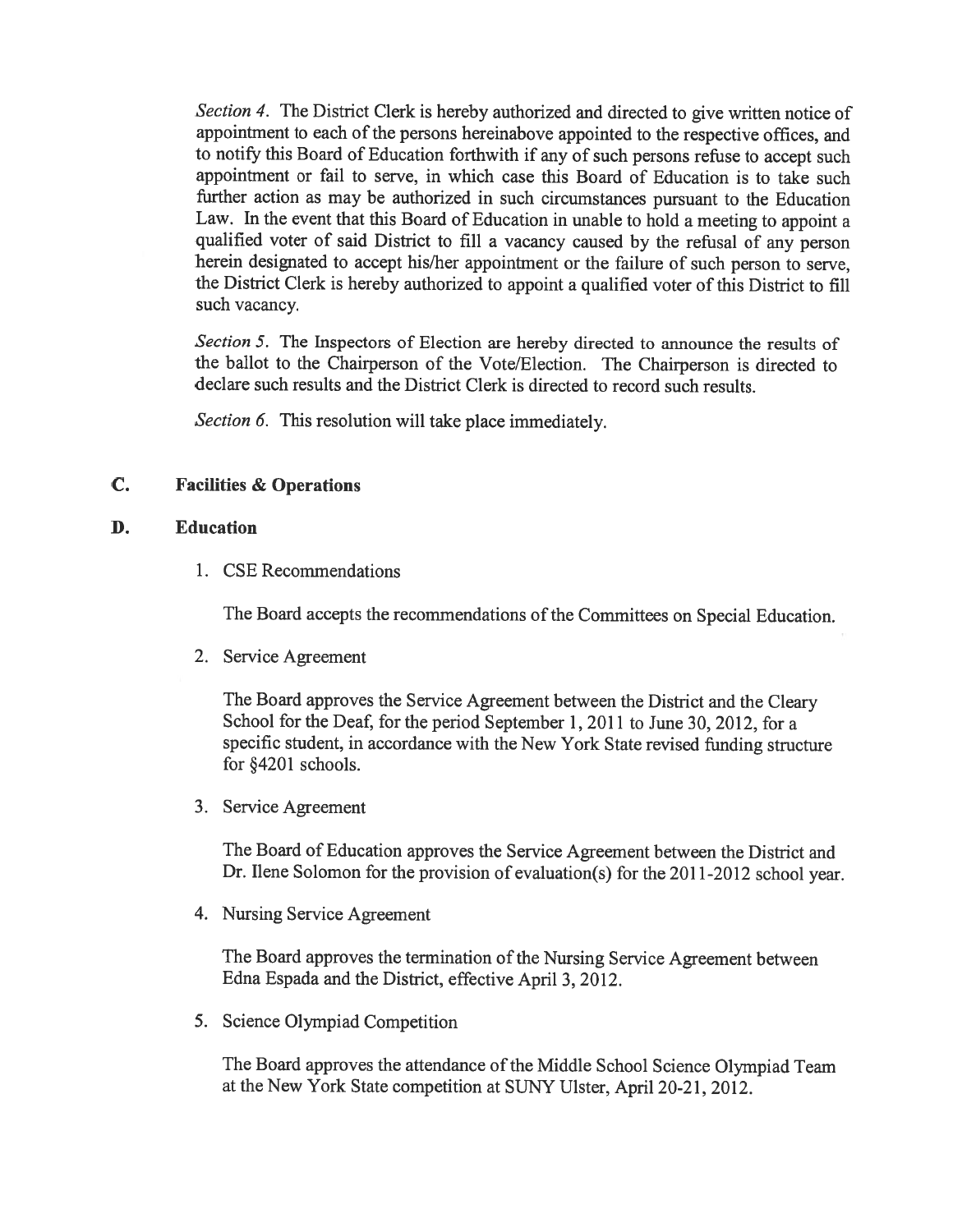### ENTRANCE AGE

Children who reach their fifth birthday on or before December 1st of the year of matriculation are entitled to attend school and may be admitted to kindergarten. Proof of age must be presented in the form of <sup>a</sup> birth certificate, baptismal certificate, or passport.

<sup>A</sup> child who has regularly attended and satisfactorily completed <sup>a</sup> year's work in <sup>a</sup> kindergarten which is duly registered with the State Education Department will be enrolled in the first grade.

The Board of Education authorizes the Superintendent of Schools to establish any and all rules, regulations, and procedures necessary to implement and maintain this policy.

<sup>A</sup> child will be permitted to enroll in the in the pre-kindergarten program if he or she reaches the age of four years on or before December 31 December 1st of the current school year.

Ref: Education Law §§709; 1712; 2503; 2514; 2555; 3202; 3205; 3210

Note: Prior policy, 5111, revised

Revision presented for: First reading: 3/13/12 Second reading & adoption: 4/17/12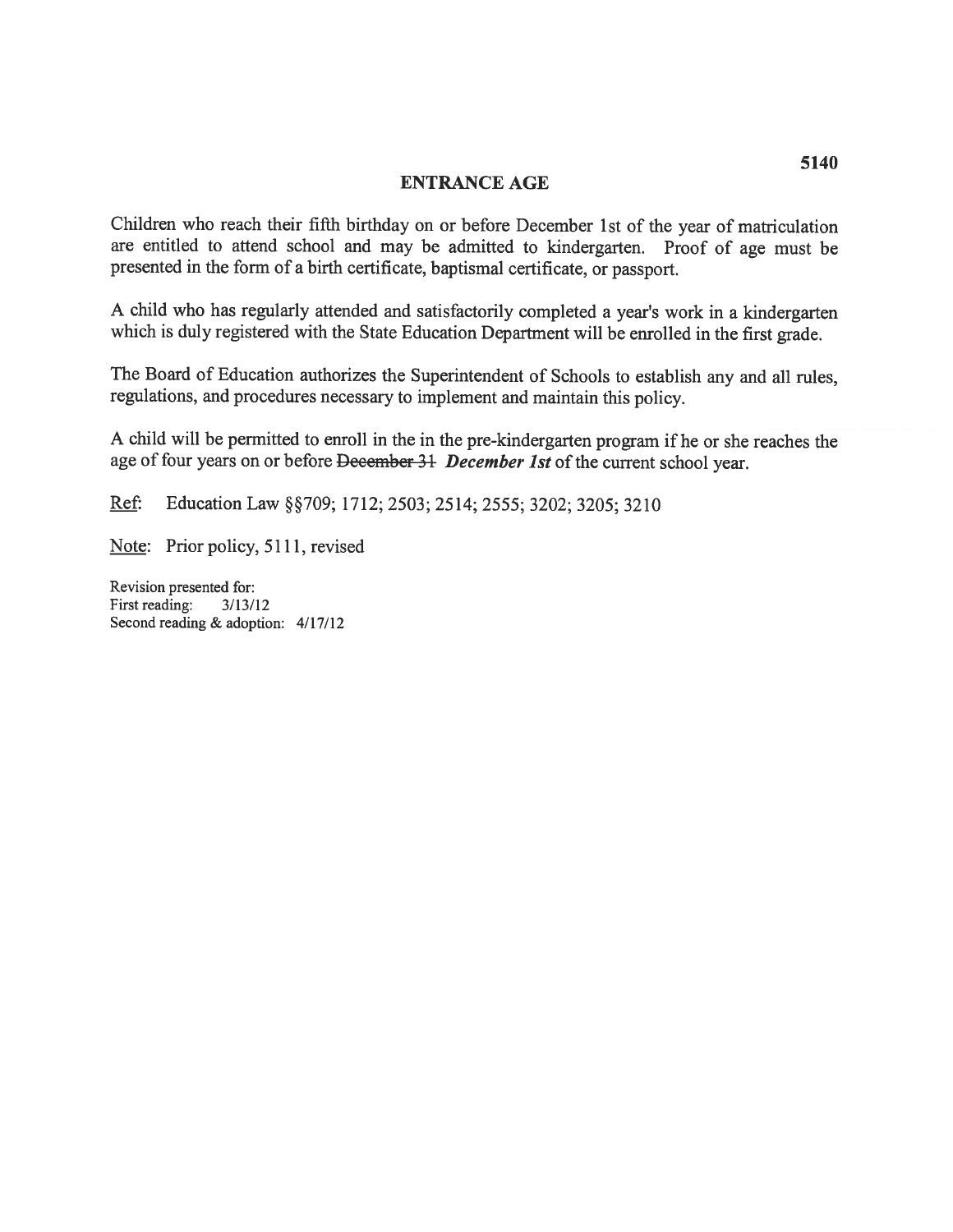# School Year 2012-2013

# RESOLUTION (A)

# JOINT MUNICIPAL COOPERATIVE BIDDING PROGRAM

WHEREAS, various educational and municipal corporations located within the State of New York desire to bid jointly for generally needed services and standardized supply and equipment items; and

Port Jefferson School District WHEREAS, the an participating with other educational and/or municipal corporations in the State of New York in joint bidding in the areas mentioned above pursuant to General Municipal Law § 119-o and Education Law Section 1950; and

WHEREAS, the Participant is a municipality within the meaning of General Municipal Law § Supervisory District of Suffolk County (hereinafter Eastern Suffolk BOCES) Joint Municipal 119-n and is eligible to participate in the Board of Cooperative Educational Services, First Cooperative Bidding Program (hereinafter the "Program") in the areas mentioned above; and

WHEREAS, the Participant acknowledges receipt of the Program description inclusive of Eastern Suffolk BOCES' standard bid packet and the general conditions relating to said Program; and

WHEREAS, with respect to all activities conducted by the Program, the Participant wishes to delegate to Eastern Suffolk BOCES the responsibility for drafting of bid specifications, advertising for bids, accepting and openi

BE IT RESOLVED that the Participant hereby appoints Eastern Suffolk BOCES to represent it and to act as the lead agent in all matters related to the Program as described above; and

BE IT FURTHER RESOLVED that the Participant hereby authorizes Eastern Suffolk BOCES to <sup>p</sup>lace all legal advertisements for any required cooperative bidding in Newsday, which is designated as the official newspaper for the Program; and

BE IT FURTHER RESOLVED that a Participant Meeting shall be held annually consisting of a representative from each Program Participant. Notice of the meeting shall be given to each representative at least five (5) days prio

BE IT FURTHER RESOLVED that an Advisory Committee will be formed consisting of five to ten representatives of Program Participants for a term of three (3) years as authorized by General Municipal Law §119-o.2.j.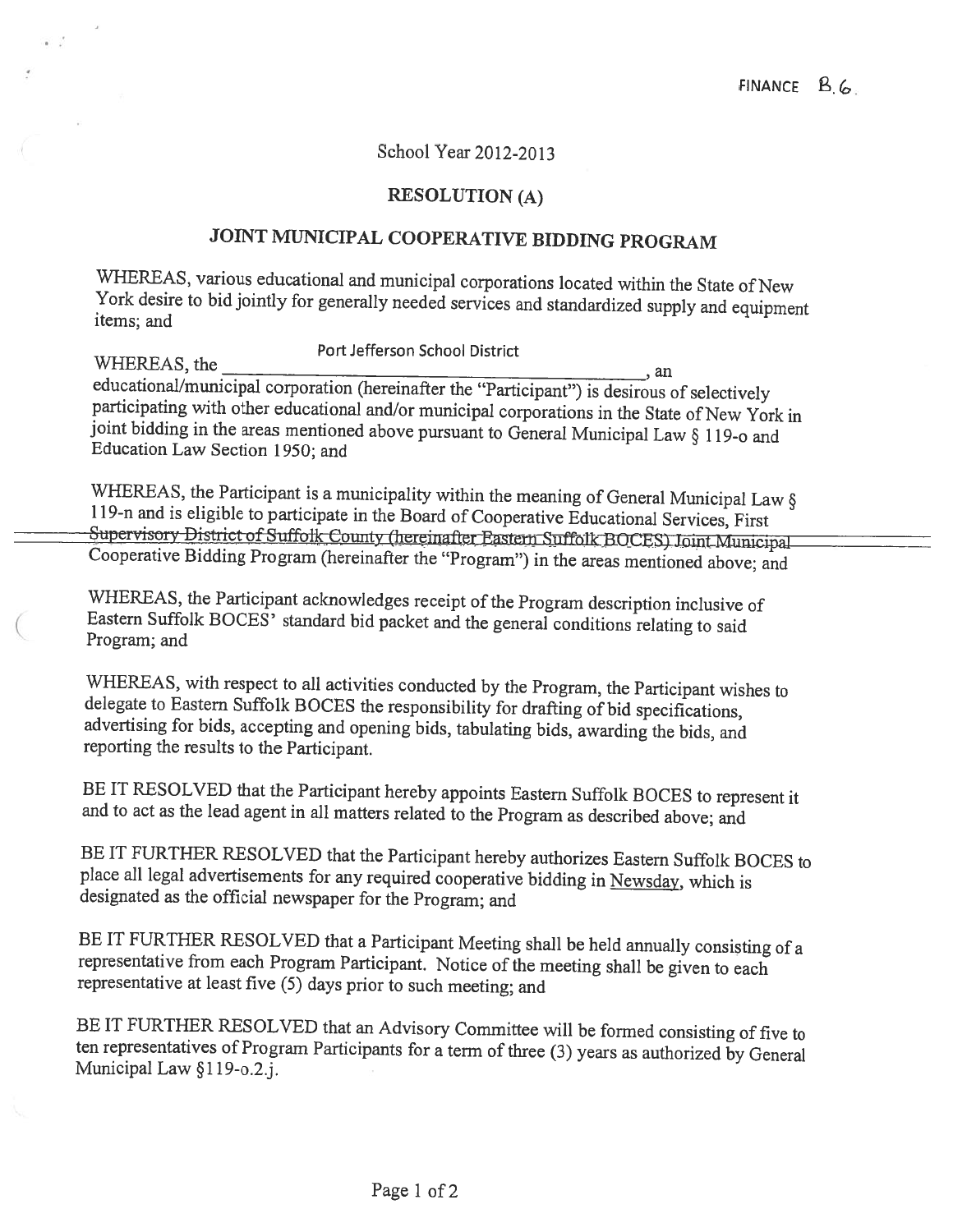BE IT FURTHER RESOLVED that this Agreement with the Participant shall be for a term of one (1) year as authorized by General Municipal Law §119-o.2.j.

BE IT FURTHER RESOLVED that the Participant agrees to pay Eastern Suffolk BOCES an annual fee as determined annually by Eastern Suffolk BOCES to act as the lead agen<sup>t</sup> for the Program

Dated:

Name of Educational or Municipal Corporation

Name of Official

**Title** 

Contact Person - Name

Title

E-Mail Address

Created: June 15, 2004 Revised: March 15, 2010